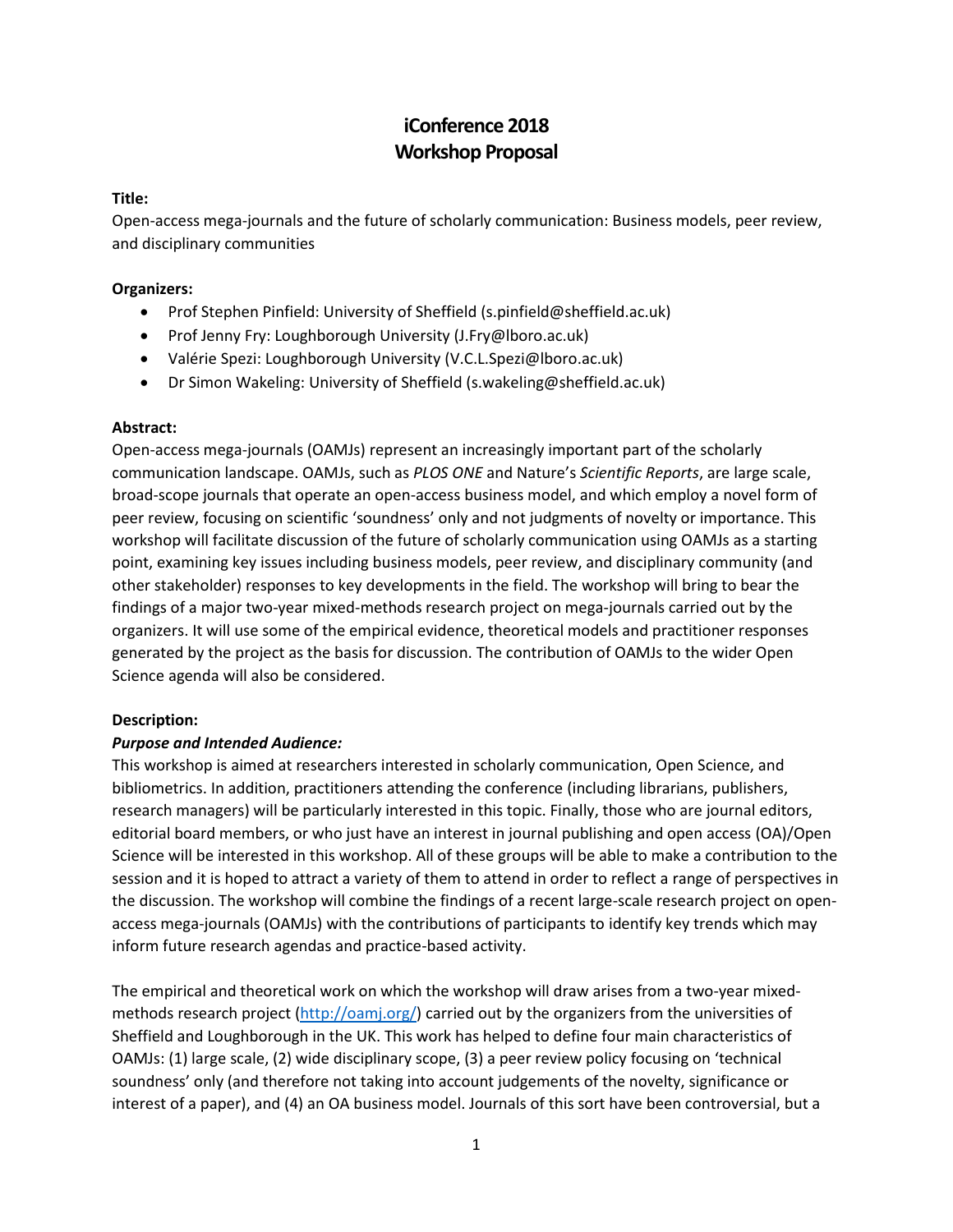number, such as *PLOS ONE*, *Scientific Reports* and *BMJ Open*, have been very successful and now publish large numbers of articles per year. This workshop will present work carried to explain the OAMJ phenomenon in the wider context of scholarly communication. It will examine the position of different actors in relation to OAMJs, especially publishers and researchers from different disciplinary communities. It will also discuss the extent to which OAMJs in themselves represent potentially disruptive innovation or the extent to which they may give rise to further innovation.

Some of the findings from the project have already published in a number of major information science and other journals (see below), but the organizers will also share so far unpublished results as part of the workshop. Grounding the workshop in empirical results will ensure that the discussion of these often controversial issues takes as its starting point a strong evidence base.

## Key publications:

Spezi, V., et al. (2017). Open-access mega-journals: The future of scholarly communication or academic dumping ground? A review. *Journal of Documentation*, *73*(2), 263–283[. http://doi.org/10.1108/JD-06-](http://doi.org/10.1108/JD-06-2016-0082) [2016-0082](http://doi.org/10.1108/JD-06-2016-0082)

Spezi, V., et al. (2018). "Let the community decide"?: The vision and reality of soundness-only peer review in open-access mega-journals. *Journal of Documentation* (In press).

Wakeling, S., et al. (2016). Open-access mega-journals: A bibliometric profile. *PLOS ONE, 11*(11), e0165359.<http://doi.org/10.1371/journal.pone.0165359>

## *Proposed Format:*

The workshop will take the form of a set of facilitated discussions on major themes each introduced by a short presentation by the workshop organizers. For each of the major themes, the initial presentation will be followed by a very short response from a discussant identified in advance, and not from the session organizing team, who will set discussion going. Discussion will be guided with the help of a briefing document distributed to participants in advance (which include references to key works on the topic including those produced by the organizers) allowing those involved to prepare. Discussion is expected to be a combination of small group and whole group interaction, but this will, of course, depend on numbers of attendees.

Outline structure:

| <b>Theme</b>                                            | Leader  | <b>Timing</b>    | <b>Indicative times</b> |
|---------------------------------------------------------|---------|------------------|-------------------------|
| <b>Situating mega-journals: Context and</b>             | SP & SW | 20 min intro +   | 1.30m-2.10pm            |
| characteristics                                         |         | $20 \text{ min}$ |                         |
| Introduction to the OAMJ project                        |         | discussion       |                         |
| Defining the OAMJ concept                               |         |                  |                         |
| The development of OAMJ publishing<br>within the market |         |                  |                         |
| <b>Bibliometric analysis</b>                            |         |                  |                         |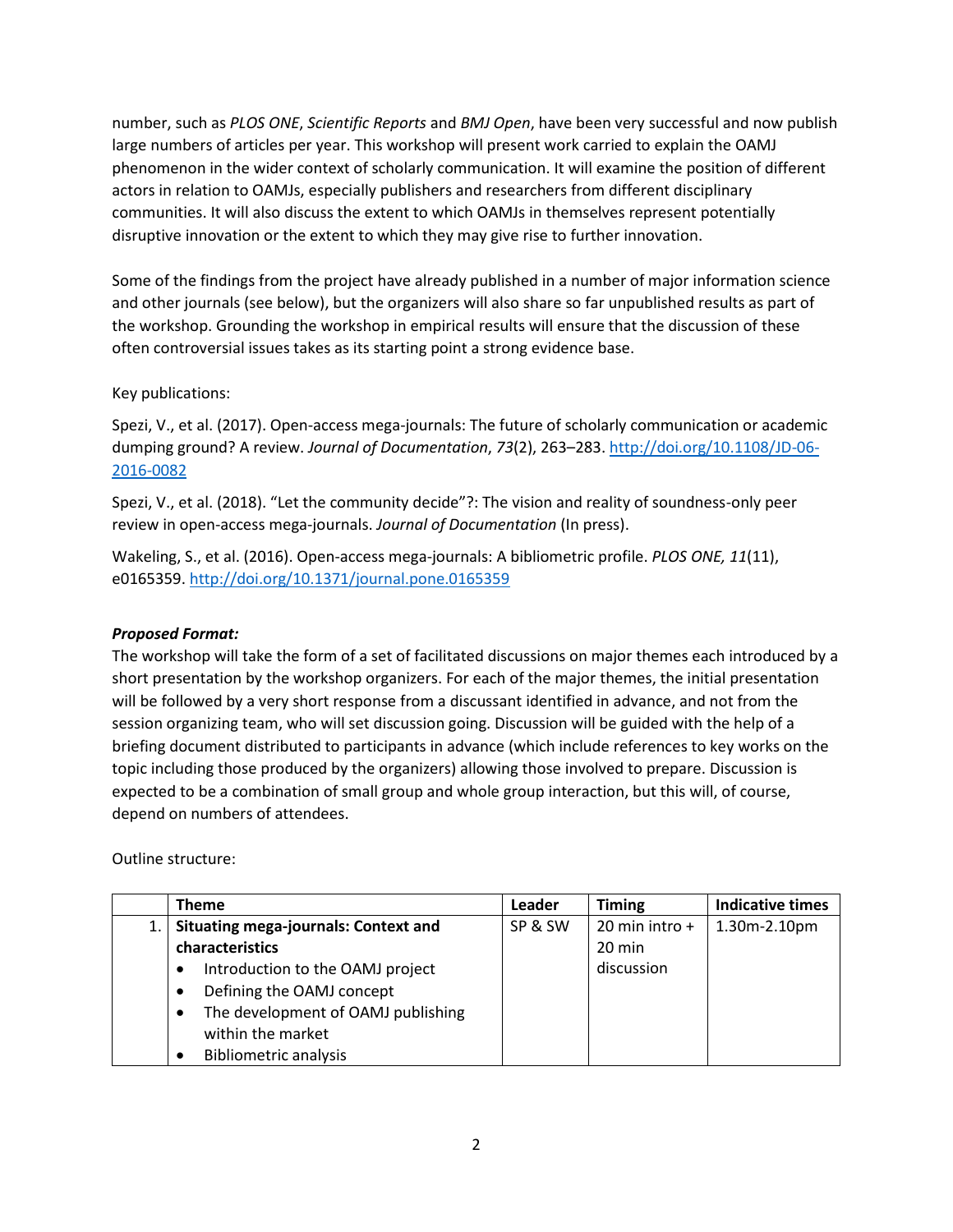| 2. | <b>Publisher strategies: Vision and</b>           | SW & JF   | 20 min intro +   | 2.10pm-2.45pm |
|----|---------------------------------------------------|-----------|------------------|---------------|
|    | implementation                                    |           | $15 \text{ min}$ |               |
|    | Motivations for setting up OAMJs -                |           | discussion       |               |
|    | findings of interviews of senior                  |           |                  |               |
|    | publishers and academic editors                   |           |                  |               |
|    | Implementing OAMJ models - publisher<br>$\bullet$ |           |                  |               |
|    | comments on the challenges and                    |           |                  |               |
|    | compromising of realising the vision              |           |                  |               |
| 3. | Peer Review: Rhetoric and reality                 | SP&VS     | 20 min intro $+$ | 2.45pm-3.30pm |
|    | Soundness-only peer review - modelling            |           | $25 \text{ min}$ |               |
|    | the peer review process and how OAMJs             |           | discussion       |               |
|    | operate within it                                 |           |                  |               |
|    | Peer review futures - future possibilities<br>٠   |           |                  |               |
|    | for peer review and quality assurance in          |           |                  |               |
|    | scholarly communication                           |           |                  |               |
|    | <b>Coffee break</b>                               |           |                  | 3.30pm-4.00pm |
| 4. | Researcher responses: Individuals and             | JF & SW   | 25 min intro $+$ | 4.00pm-4.50pm |
|    | communities                                       |           | 25 min           |               |
|    | Author behaviours – results of the                |           | discussion       |               |
|    | international survey                              |           |                  |               |
|    | Disciplinary communities and publishing           |           |                  |               |
|    | - findings of focus groups                        |           |                  |               |
| 5. | The future: Continuity and disruption             | <b>SP</b> | 5 min intro $+$  | 4.50pm-5.15pm |
|    | OAMJs and open access and open<br>$\bullet$       |           | 20 min           |               |
|    | science                                           |           | discussion       |               |
|    | OAMJs as a 'stepping stone'                       |           |                  |               |

## *Goals or Outcomes:*

It is envisaged the workshop will identify and clarify key current issues in this area of scholarly communication and as such highlight areas for future research. We hope that it will attract people who might take part in future research collaborations, which may or may not involve the session organizers. The session will also help to inform any practitioners who attend of relevant actions in the area of policy, product and service development. The outcomes of the workshop will be disseminated on the oamj.org website. In addition, this session will help shape the approach taken to structuring a special issue of an information science journal which the organizers have been asked to edit, in indicating where interest in the various topics covered particularly lies.

## *Relevance to the iConference:*

The workshop, focusing as it does on innovation and transformation in the scholarly communication domain, fits well with the 2018 iConference theme of "Transforming Digital Worlds". One of the major questions underpinning discussion will be the extent to which mega-journals represent continuity or disruption within academic publishing and the ways in they may be a stepping stone for further change. OAMJs will be considered in the wider context of innovation in scholarly communication, giving rise as they do to a whole range of questions around openness, publication business models, quality control, and disciplinary and professional cultures.